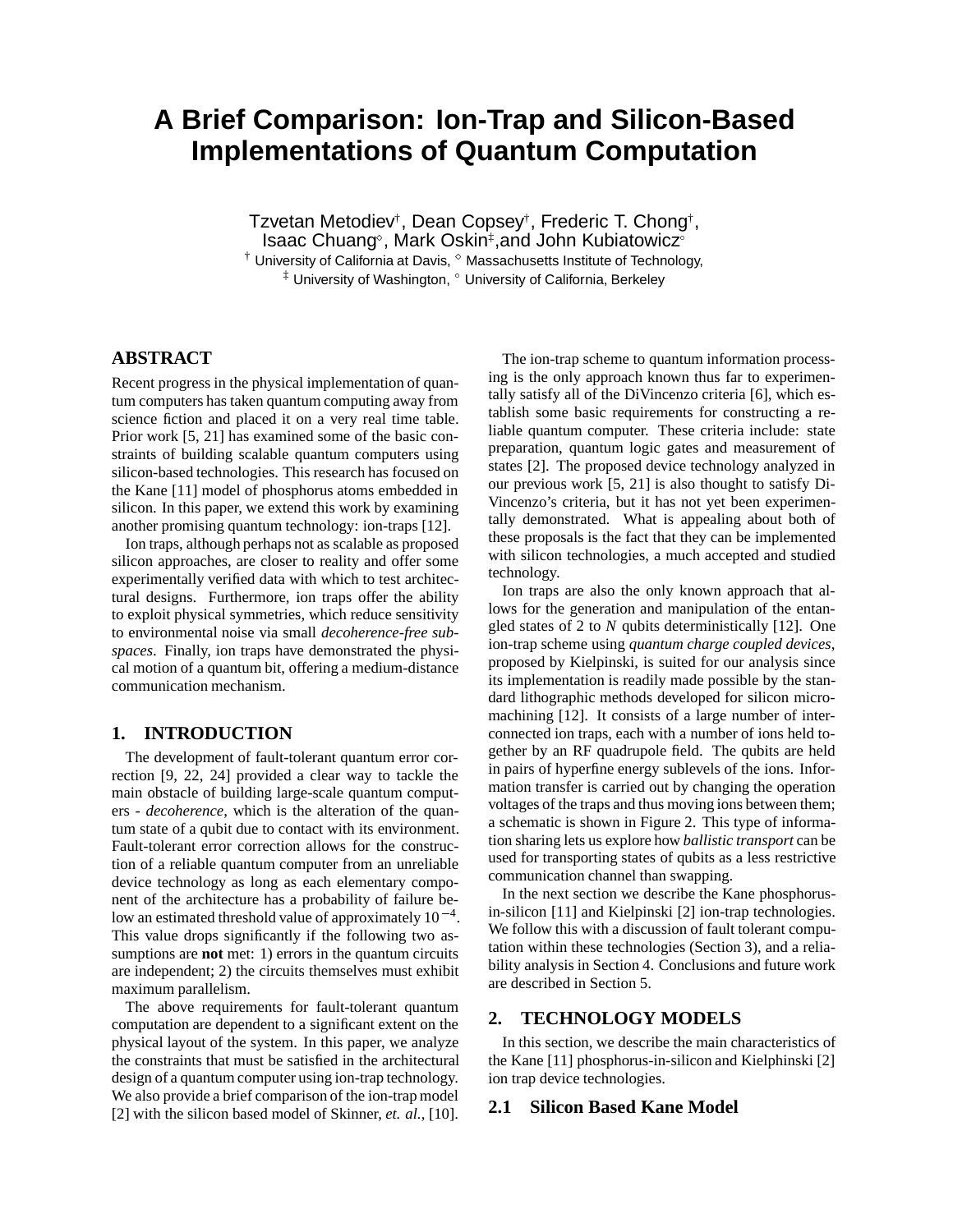

**Figure 1: The Kane Model: the phosphorus is the donor whose nucleus has opposite spin with the electron enabling the storage of quantum states. The figure shows two embedded qubits in silicon.**

The Skinner-Kane model [10, 25] analyzed in much greater detail elsewhere [11, 21, 5] is briefly summarized here. The basic idea is outlined in Figure 1, where qubits are laid out in silicon. The quantum states are stored in electron-donor spin pairs  $(e^{-} - {}^{31}P^{+})$ .

Single qubit operators are implemented via rotations around the  $\hat{z}$ -axis through pulses on the classical A gates positioned above the phosphorus atoms. The ˆ*x*-axis rotations are achieved with a globally applied magnetic field. The other classical gates in the picture (S-gates) are used for two-qubit interactions, where an electron is moved from one phosphorus nucleus to the next. The distance between the atoms is under debate and is believed to be between 15 and 100 nanometers. The value of 60nm was assumed in our previous work to balance spatial constraints and error tolerances.

## **2.2 Ion Trap Model**

The ion-trap model proposed and experimented on by Kielpinski, *et. al.,* [2, 12, 16], has been built on the initial proposal by Cirac and Zoller [4] with the following key features:

- 1 States of qubits are defined by the hyperfine interactions between the nuclear and electronic states of each ion, which are laid out in a linear RF trap.
- 2 Universal quantum gates are implemented by using laser beams to "excite the collective quantized motion of the ions [4]."
- 3 Quantum information exchange is done via Coulombic interactions between the ions.
- 4 Multy-qubit systems are implemented by appending ions on the trap.

The Kielpinski model [2] possesses all of the above, but proposes a large scale quantum charge-coupled device (QCCD) of interconnected ion traps, where quantum information is stored in memory regions and moved to special interaction regions for manipulation. This not only eliminates the need for lengthy arrays, but, as shown in Figure 2, is also a highly scalable model. One of the most important features of this model is that it has



## **Figure 2: Schematic of interconnected ion traps. The zoomed section is a cross view of the trap axis, where the top and bottom electrodes are the r.f. electrodes enclosing the d.c. ones in the middle.**

been built with current micro-machining techniques in alumina, and that ballistic transportation of an ion from one trap to another has been demonstrated [16].

The design  $[12]$  in Figure 2 is boron-doped  $\langle 100 \rangle$ cut Si wafers stacked together in three layers, with the middle layer carrying a DC voltage used for axial confinement of the ions, and outer layers contain an RF voltage needed for the radial confinement. The ions experimented with are *Be* , with the qubit state composed of the two hyperfine levels. Raman transitions [16, 18] provide the coupling between  $|\downarrow\rangle$  and  $|\uparrow\rangle$  to put the qubit into a superposition. Single qubit operators are achieved by applying laser beams to each ion [4]. Universal quantum gates can be implemented by exiting the "collective quantized motion" of the ions.

The Molmer-Sorensen gate implemented in the form of laser pulses [17, 18] produces an *N*-qubit entangled state. Experimentally, this was done in [18] with 2 and 4 ions with efficiency of  $\sim 0.8$ , where each time ions were cooled to their quantum ground state (eg.  $|\downarrow\rangle$ ). Doppler and Raman cooling [16, 18] were used to pump each ion to the ground  $|\downarrow\rangle$  state. Measurement was performed by applying circularly polarized light and counting the number of photons scattered. Measurement accuracy near 100% and a timescale of about 200*µ*s were observed during detection.

# **2.3 Analysis and Comparison**

In this section we explore some of the key architectural differences that arise from these two device technologies. Notably these include differences in communication primatives, error correction support, and scalability.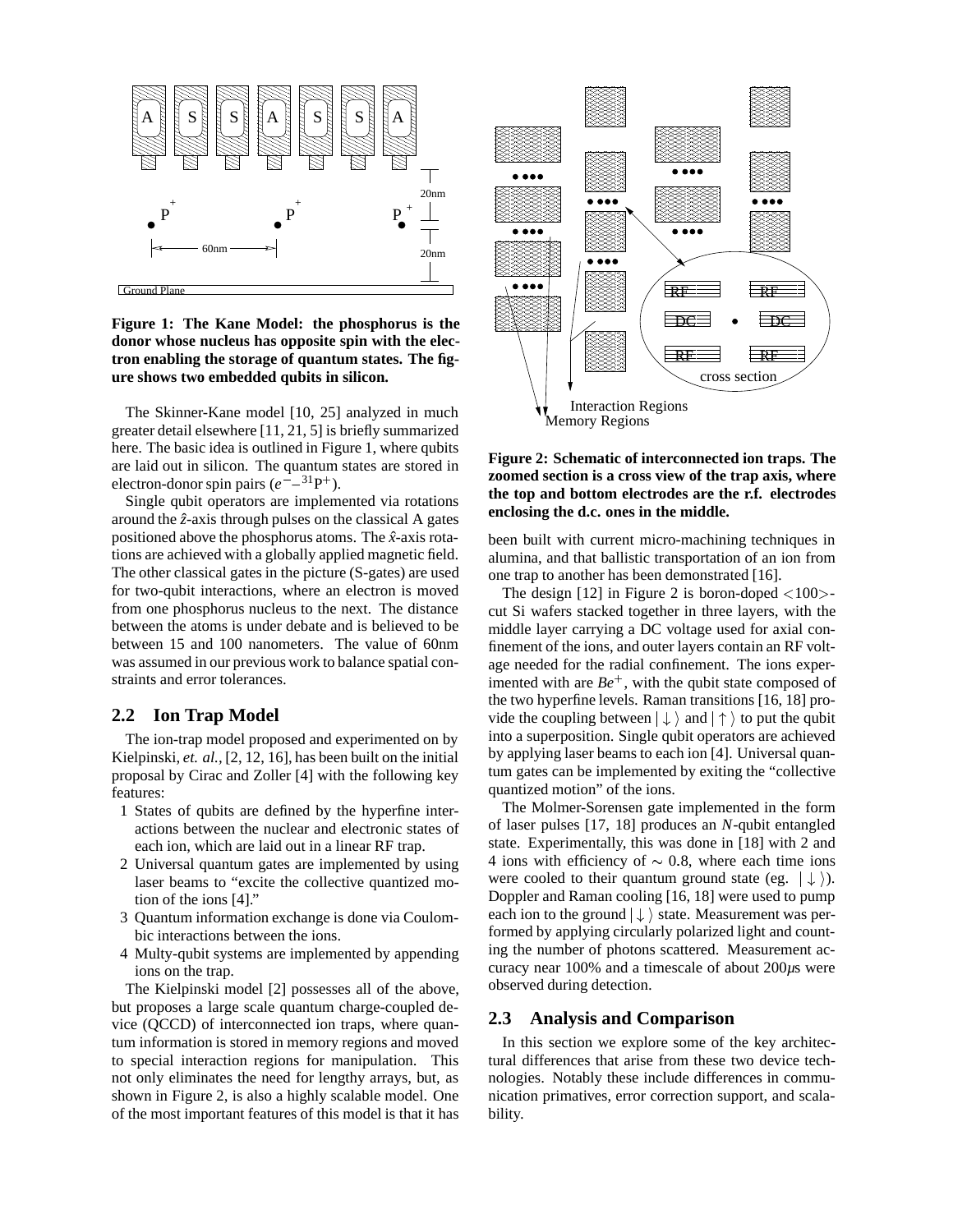#### *2.3.1 Transport - Static versus Dynamic*

In contrast with the Skinner-Kane model, the ions in the traps are not confined to a single position. While usually trapped, but they can be shuffled around by changing the potentials of the trapping electrodes. In the Kane model information is passed via neighbor-to-neighbor SWAPs. In comparison, by moving the ions the idea of *ballistic transport* can be exploited. Experiments on ion transport have been done in [16] on a trap made with alumina wafers instead of silicon. An ion was transported  $10<sup>6</sup>$  times between two trapping electrodes over a total distance of 1.2mm at a time of  $\sim$  50 $\mu$ s without shortening the coherence time of the state.

In the Kane model the neighbor-to-neighbor*swap*s account for about 80% of the operations a qubit undergoes. SWAP operations are applied between alternating phosphorus atoms. This way the states are propagated by being swapped from atom to atom. In [21] we estimated qubit separation of 60nm with a SWAP speed of 0-57*µs* as estimated by Kane. Thus a distance of 1.2mm can be trasversed in 0-68*s*.

Both technologies allow a different kind of transport that is irrelevant of distance and can only be applied to quantum computing: *Teleportation*. We reserve teleportation a subsection of its own later in the paper.

#### *2.3.2 Decoherence and DFS encoding*

For the success of any quantum computer, a reliable memory is essential. Interaction of a quantum system with its environment destroys the state of the system, a process we mentioned earlier as decoherence. In [13], Kielpinski, et. al. showed that collective dephasing (i.e. each qubit is coupled to the environment) is the defining limit of reliable quantum memory using ions as physical qubits. Collective dephasing is caused by the variations of the magnetic field in space. If the state of each qubit is spanned by  $|\downarrow\rangle$  and  $|\uparrow\rangle$ , during transport the  $|\uparrow\rangle$  state acquires a relative phase  $\alpha$  as  $e^{i\alpha} \mid \uparrow$ . Since the down state does not change, the phase cannot be factored out.

Researchers [8, 13, 15] have exploited the symmetry behind the fact that if a logical qubit is encoded in a way such that its state is spanned by  $|0\rangle = | \downarrow \uparrow \rangle$  and  $|1\rangle = |\uparrow\downarrow\rangle$  using two physical qubits (i.e. two ions), then the dephasing of the up states of both ions can be canceled. Thus it becomes irrelevant to the extent that the probability of measuring each one of the two states does not change.

This type of decoherence-free subspace (DFS) encoding creates an attractive low-level for of error correction. As long as the magnetic field strength is the same for each qubit, the DFS offers a very reliable protection against collective dephasing. Later in this paper we describe results that use a DFS in the analysis of fault tolerant error correcting algorithms.

It is speculated that type of small DFS may also work in the Skinner-Kane technology model, but no experimental work has yet progressed towards this.

#### *2.3.3 Scalability and Architectural Constraints*

Since ions are shuffled around via ballistic transport and DFS encoding, which ensures minimum motional decoherence, the trapping electrodes need not be much larger than the trapped ions themselves, which could provide for a scalable environment. The interconnected ion traps allow for a high degree of parallelism. Due to the Coulomb forces on each ion, the ions themselves are also isolated from one other allowing simultaneous read out, and operations can be applied on different memory regions at the same time. One thing to keep in mind is that for the ions to be isolated from one another they need to be at least 10*µm* apart.

The main architectural constraint with ion traps is outlined in [7, 14, 16, 18]. One problem is that ions aquire motional heating when shuttled around. This heating can be overcome by having small number of ions in the arrays and adding an extra ion for each ion already there. The extra ions are kept at constant ground state and the rest of the ions can be sympathetically cooled through those extra ions. As the number of ions grows, adding extra qubits to the arrays adds extra degrees of freedom to the fluctuations. Thus an array of interconnected distinct ion traps is proposed: Figure 2. The limit of qubits in each array is given to be two–to–five, thus we will assume four. The reader should keep in mind that all qubits consist of two physical qubits encoded as one logical DFS qubit, so the traps will only have two "logical qubits." Logical gates on the ions are applied with laser pulses, which poses yet another limit to scalability concern.

The Kane proposal operates on a much smaller scale with 60nm qubit separation, but this number poses a problem for the requirement of efficient classical control. The Kane model operates at a temperature of less than one degree kelvin; thus classical control gates (A gate and S gates) will suffer quantum effects and must be at least 100nm in dimension each. The process of actually embedding the phosphorus atoms in silicon has not been achieved yet and is very difficult. The leading work has been done in [11]. The classical control gates must be about 10nm at the tip. Research is promising to make this scale possible [3, 23].

Scalability constraints are best described with the analysis of the most important quantum operation: fault tolerant error correction. Fault tolerant quantum computation can be implemented by recursively applying error correction and encoding the ions in DFS. Due to the ballistic transport idea qubits need not be in close proximity for error correction. Section 3 sets up a network for fault tolerant error correction using trapped ions.

#### *2.3.4 Teleportation*

Teleportation starts with two qubits entangled to form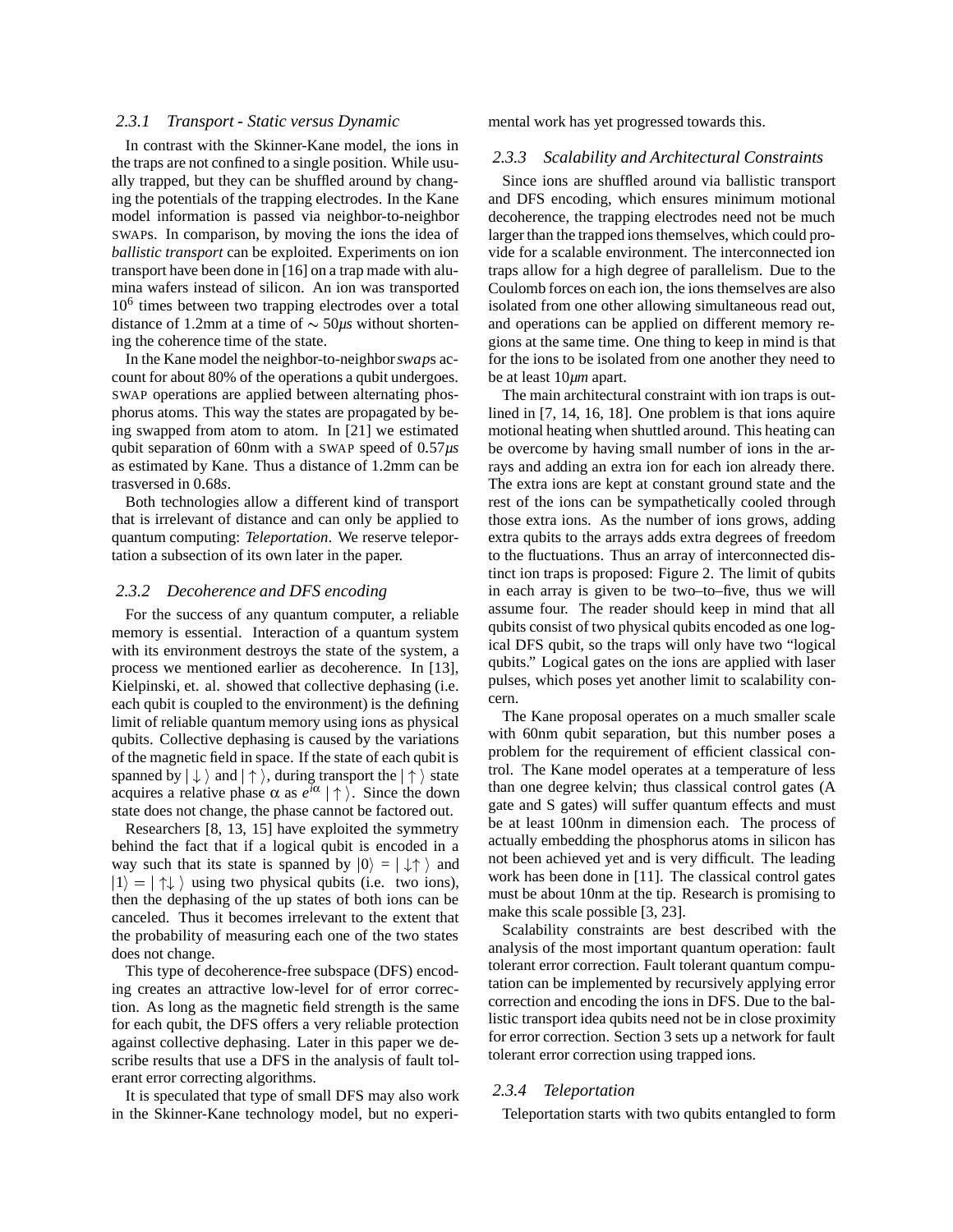an EPR pair, keeping one qubit at the source location and sending the other to the destination. To transport a qubit  $|a\rangle$ , it is interacted with the source qubit, measured, and then the classical results of this measured are sent to the destination. Using this classical information the state is recreated in the other half of the EPR pair previously communicated.

For both device technology proposals the separation distance between the two qubits from the EPR pair can be discounted when computing the latency of the teleportation operation. The bandwidth of a teleportation channel, however, is proportional to the reliability of the underlying technology [21].

# **3. FAULT-TOLERANT COMPUTATION**

We turn now to an outline of the basic constructions of fault-tolerant quantum computation. This is a rather involved subject (for which the reader is referred to the literature [19]), but three essential ideas are covered in this brief introduction:  $1)$  what quantum error correction is; 2) using fault tolerant procedures; 3) provide a brief explanation of recursive error correction [1].

The main result we build upon [1] can be stated as follows: *A quantum circuit containing N error-free gates can be simulated with a probability of failure of at most* **ε** using  $O(\text{poly}(\log(N/\epsilon))N)$  imperfect gates which fail *with probability p as long as*  $p < p_{th}$ *, where*  $p_{th}$  *is a constant threshold that is independent of N*.

#### **3.1 Quantum Error Correction**

Peter Shor [24] performed the ground–breaking work on quantum error correction. What follows is a brief summary of his work, as well as that of Steane [26].

In order to implement quantum error correction one needs to modify traditional error correcting codes, since qubits no longer suffer just a bit flip error as in classical computation. Due to the more complex representation of each qubit state (eg. superposition), qubits now suffer not only amplitude and phase flip errors, but almost any single-qubit unitary operator error becomes possible.

Moreover, quantum computation is challenged by a fundamental result of quantum mechanics – the nocloning theorem – which prevents us from copying an arbitrary known quantum state [29]. This means that quantum computation cannot use the classical methods of error correction, but that it must adopt a new set of error correcting codes.

The overall principle of quantum error correction is very similar to classical computation where a majority vote is taken to detect the type of error that has occurred. The difference is that physical qubits are encoded into logical qubits using the properties of entanglement. Once the encoding is done, parity is measured using the two qubit CNOT operator instead of the classical XOR gate. Entanglement is used to avoid direct measurement of the state of the system and to provide fault tolerance from one step to the next.

A remarkable result that made quantum error correction possible is the fact that the spectrum of all possible continuous errors can be converted to a discrete reversible set of operators [9, 20].

In the subsection below we concentrate on two methods of encoding physical qubits: Lowest level (DFS) encoding and a second level of encoding known as the Steane  $[26]$   $[7,1,3]$  code. Both encodings satisfy a necessary condition of fault tolerance – support of universal fault tolerant quantum logic [1].

## **3.2 Lowest Level Error Correction**

In the Skinner-Kane proposal the lowest level encoding of qubits is the Steane  $\llbracket 7, 1, 3 \rrbracket$  code. In the ion-trap model, however, the  $[[7,1,3]]$  code is used at the second level. This is due to the introduction of DFS encoding and the proof that universal quantum computation can be done on DFS encoded qubits [14]. DFS encoding consists of the following steps:

- 1 Laser cooling is used to initalize the two ions to the  $|\downarrow \downarrow \rangle$  state.
- 2 The Sorensen-Molmer entangling gate [17] is then applied three times to the new state to realize its inverse and to produce the state consisting of the superposition of  $(| \downarrow \downarrow \rangle - i | \uparrow \uparrow \rangle)$  and  $(| \downarrow \uparrow \rangle - i | \uparrow \downarrow \rangle)$
- 3 Changing the phase difference of the two laser beams then enables the formation of the DFS encoded logical qubit.

Once the two qubits are DFS encoded into one logical qubit any quantum computation can be performed on them without the problem of a fluctuating magnetic field. The Sorensen-Molmer gate and a sequence of single qubit rotations can be combined to generate any single qubit gate on a DFS encoded qubits [13, 14]. Since all errors on qubit states are unitary evolutions, the strong and fast pulses implement the *parity-kick sequence*, which generates a gate that conjugates the error operator [14]. Conjugation is important since if *U* is the error operator, then we can apply the generated gate to form the dagger of *U*, thus when *U* acts again the result is the identity operator. This cancels out the error *U*.

# **3.3 Second Level Error Correction**

In this subsection, we present a fault tolerant error correction network for the second level of encoding, which is readily implemented with ion-traps. We will quantify the requirements needed for an ion-trap model. A similar network for the Skinner-Kane model was presented in [5], with the results reiterated here for comparison purposes.

The network is a reproduction of Steane's 'ancilla factory' error correction method to extract the error syndrome [27]. The method consists of generating the encoded zero state  $|0_L\rangle$  within an eight-qubit ancillary block, where one qubit is used to verify the generated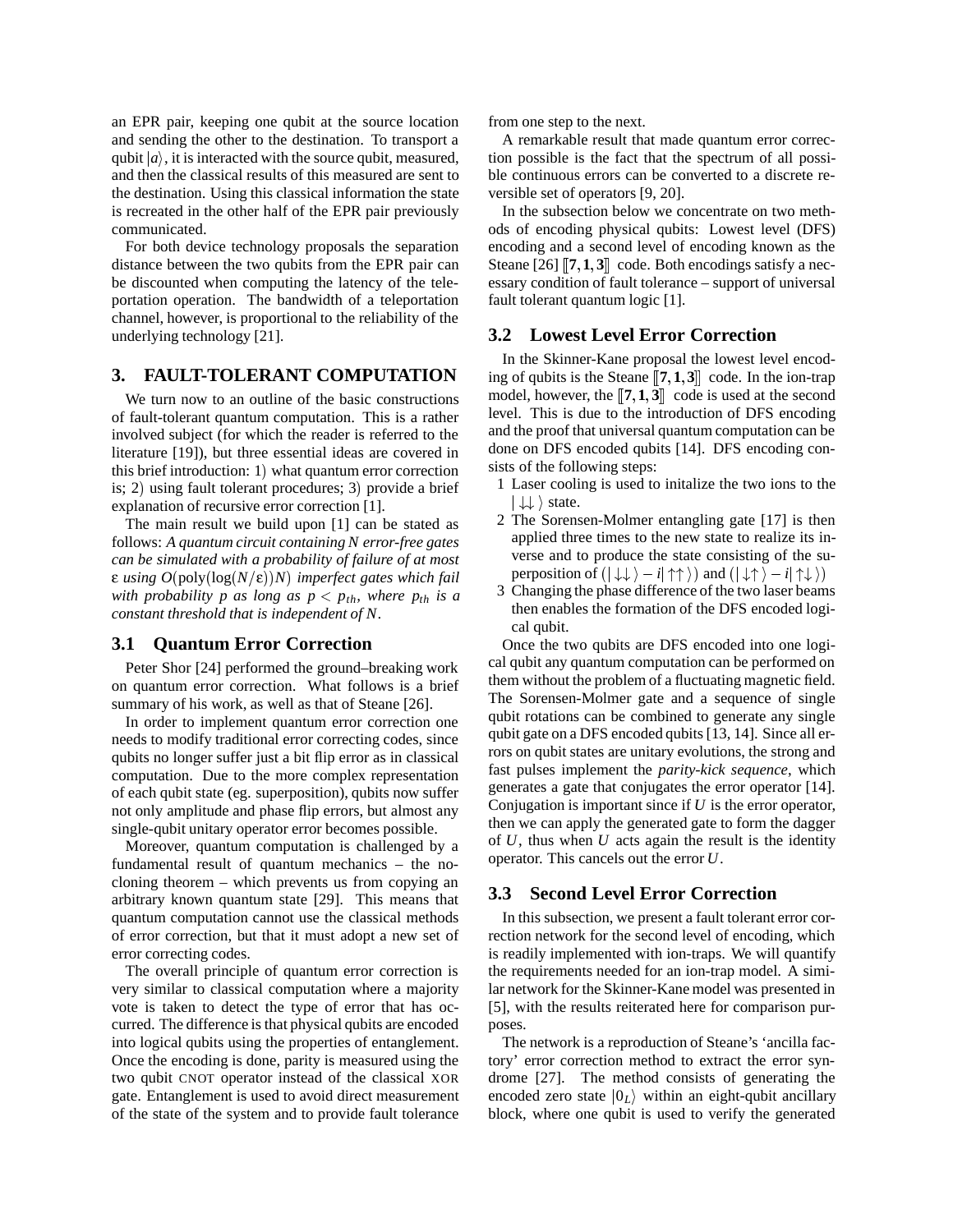state. Upon successful verification within the ancillary block the  $|0_L\rangle$  state is rotated by the Hadamard transformation applied bitwise to form the state  $|0_L\rangle + |1_L\rangle$ . ji In fact, two ancillary blocks are needed, with one block used for correcting bit errors and one block for correcting sign errors in the encoded qubits<sup>1</sup> errors. Starting with eight  $|0\rangle$  ancillae the network consists of three parts:

- 1 Generate the  $|0_L\rangle$  state using three Hadamard gates and nine CNOT operations acting as XORs.
- 2 Verify the encoded zero state. If at any point during the verification a bit error is encountered, the network is restarted. A sign error is not detected. However, a sign error in this case will be converted to a bit error during Step 3 causing the entire syndrome to be incorrect.
- 3 The third and final part is generating the encoded  $|0_L\rangle + |1_L\rangle$  by applying bitwise 7 Hadamard gates to the block.

This algorithm appears to not be fault tolerant because bit errors may propagate among the qubits before the verification step and sign errors propagate among the qubits during the verification step. Both of these are acceptable, since a sign error causes an invalid syndrome and a bit error causes the network to be restarted. On the other hand Steane's design does not allow any bit errors formed during the verification to propagate among qubits. Thus the errors are uncorrelated when transferred to the block we are correcting.

The two ancillary blocks for bit and sign errors are formed and computed parallel to each other. They interact with the block to be corrected by seven XOR (eg. CNOT) gates. The subsequent measurement of the ancilla qubits extracts the resulting syndrome. The syndrome determines which, if any, qubit has an error; an *X*, *Z*, or *Y* operator can be applied to correct the error.

Steane finds the probability  $\alpha$  of getting the incorrect syndrome to be  $\sim 0.001$  for the ion-trap system he proposes [27, 28]. Since an error can be generated in the code during each syndrome measurement, he asserts that on the average the first two syndromes will be consistent with identifying the error to be corrected. The probability of two consistent syndromes is  $\sim (1 - \alpha)^2$ .

For the Steane  $[[7,1,3]]$  code, each syndrome requires sixteen ancillae: eight for the block identifying bit errors, and eight for the block identifying the sign errors. Since there are two syndromes on the average for each error correction, a total of 32 ancillae are required.

Each of the two syndrome measurements requires:

- Three Hadamard and nine CNOTs to create the encoded zero state  $|0_L\rangle$  in each ancillary block;
- Four qubit measurements and fifteen CNOT's to verify the  $|0_L\rangle$  in each ancillary block;
- Seven Hadamard operations for the rotation of each

 $|0_L\rangle$  (total of fourteen);

- Additional seven Hadamard gates for the base conjugation and seven Hadamard gates before the measurement of the ancillae in the bit-error-detection ancillary block;
- Fourteen CNOTs for the communication between the two ancillary blocks and the data-qubits block;
- Fourteen measurements of the ancillae to determine the errors to be corrected.

If the time required to apply a single-qubit operator is *S*, a CNOT is *C*, and a measurement is *M*, then considering that the two syndromes are done sequentially, the minimum time required to correct the error is  $(2S + 24C + 4M) + (4C + 2S + 2M).$ 

# **4. ALGORITHM ANALYSIS**

Although DFS encoding of qubits greatly reduces the decoherence effects, in a fault tolerant quantum computer error correction remains the most important operation. In this section we analyze the error correction algorithm presented in Section 3.1.

Naturally if a two-qubit operator is applied to two qubits, one must be brought next to the other one. This is true for both the Skinner-Kane model and the ion-trap model. The difference is in the transport.

For the Skinner-Kane model the physical atoms are not transported anywhere; their quantum states are transported via the SWAP operator. This is not a problem, since the SWAP operator is a built-in function of the technology. Generally a SWAP operator is implemented via three CNOT gates, but in this case it is only slightly more expensive than a single qubit operation. For the  $[[7,1,3]]$ code it was determined that the time required for an error correction is a combination of the sum of the times to create the cat state, to verify it, to entangle it with the parity qubits, to uncreate it, and to measure fault tolerantly. This is multiplied by 12 because there are six parity measurements and they are performed at least twice to reduce the error probability. A third measurement would be needed if the first two disagree. And this is just the lowest level of encoding; as the encoding levels increase, each qubit is encoded to a logical qubit which itself is encoded to a logical qubit, generating exponential error improvement at the cost of exponential overhead.

With the error correction network in [5] the cost for the Skinner-Kane model was estimated to be

$$
t_{ecc} \leq 336t_{swap} + 168t_{cnot} + t_{meas},
$$

where  $t_{ecc}$  is the time for error correction,  $t_{swap}$  the time for a SWAP, *tcnot* is the cost of a CNOT gate, and *tmeas* stands for measurement. Recalling from Skinner, Davenport, and Kane [25] that  $t_{cnot}$  is  $\approx 3.2 \,\mu s$ ,  $t_{swap}$  is  $\approx 570$ ns,  $t_{meas}$  is 100-200 ns, and  $t_{single}$  is  $\approx 100$  ns;  $t_{ecc}$  is under 362 *µ*s.

For ion-traps, on the other hand, the lowest level of error correction uses DFS encoding with only a factor of

<sup>&</sup>lt;sup>1</sup>The discussion for correcting sign errors is equivalent, except for the difference that the computations within the corresponding ancillary block are in the conjugate basis.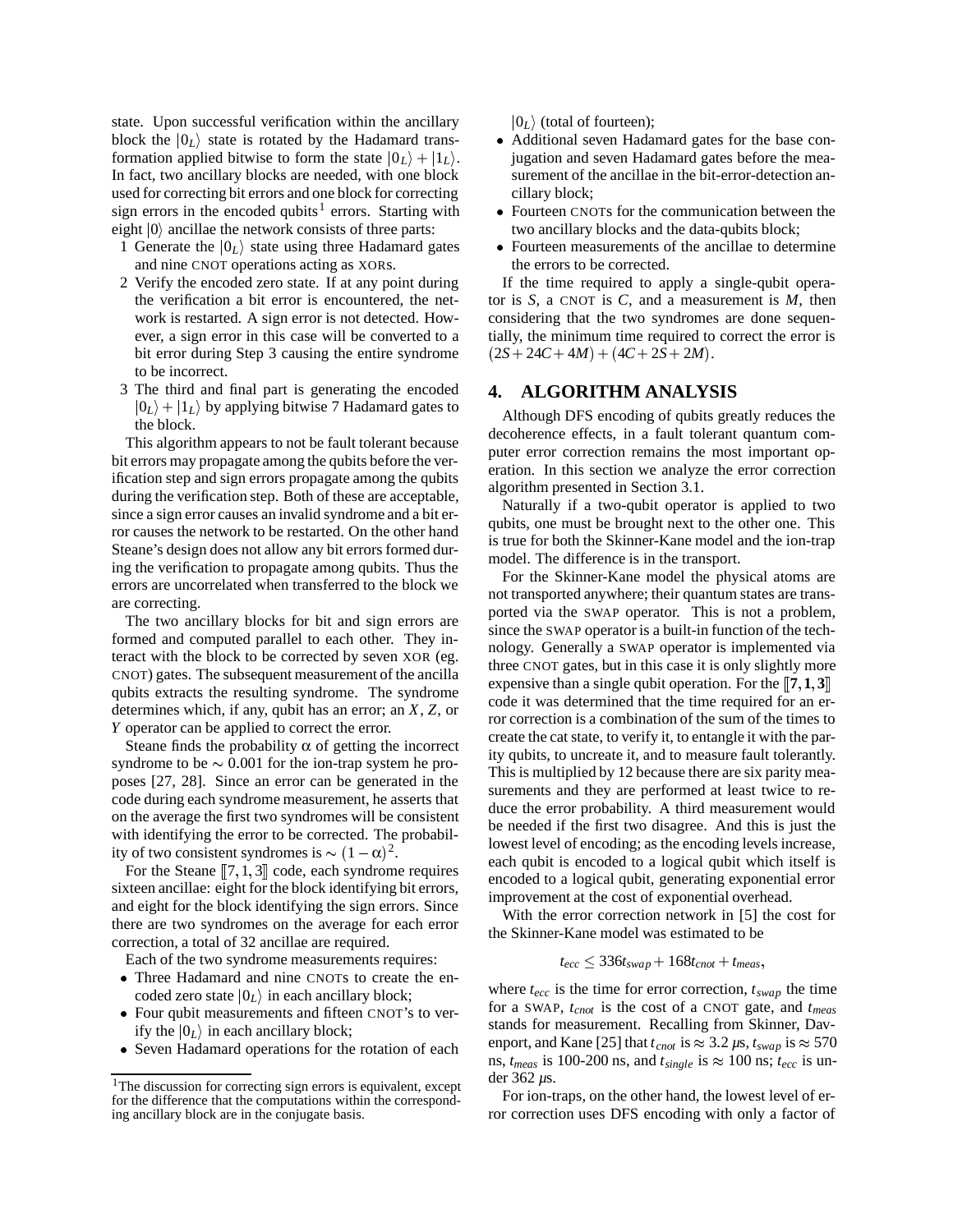| Operator.        | Silicon       | Ion-Trap       |
|------------------|---------------|----------------|
| <b>SWAP</b>      | $0.57\mu s$   | $6 \mu s$      |
| <b>Transport</b> | 0.15m/s       | 10m/s          |
| Entang.          | $4\mu s$      | $1 \mu s$      |
| <b>CNOT</b>      | $3.2 \mu s$   | $2\mu s$       |
| Rotation         | $< 0.3 \mu s$ | $\leq 24\mu s$ |
| Hadamard         | $0.1 \mu s$   | $1.5 \mu s$    |

**Table 1: Operations summary for the two technologies.**

two overhead. Parity measurements on different qubits encoded by DFS need not be the standard parity described above. Error correction on DFS encoded qubits can be done with the application of strong and weak pulses of the  $SM<sup>2</sup>$  two qubit entangling gate [17], which can be made as little time as 1*µ*s [14].

Ion trap second level encoding is the  $\left[\mathbf{7}, \mathbf{1}, \mathbf{3}\right]$  code described in Section 3.3, which is analogous to the Skinner-Kane lowest level encoding. This network is different than the network selected for the Skinner-Kane model, since it is simpler and Steane directed it for ion-traps. The cost of a parity measurement is greatly dependent on the physical system used, since there have been many different sizes of electrodes proposed as well as not yet demonstrated improvements.

For our analysis we make a number of assumptions based on prior work [13, 14, 16, 18]: 1) An arbitrary qubit rotation on an encoded logical qubit with DFS will take at most 24 laser pulses directly related to the SM gate for entangling two qubit states, which is roughly 1*µ*s; 2) detection period for the state of a qubit is about 200*µ*s; 3) a CNOT gate on two DFS encoded qubits is implemented via the four-qubit entangling SM gate for approximately 2*µ*s; 4) A SWAP operator is equal to three CNOT gates; 5) the Hadamard gate, being the most used single qubit operator in error correction, is about 1-5*µ*s.

In this particular error correcting network the cost depends on the time required for creating the encoded  $|0_L\rangle$ state  $(t_0)$ , verifying it  $(t_{l\nu})$ , entangling the ancilla with the data qubits together with measurement, and on the ballistic transport of the qubits  $(t<sub>tr</sub>)$ . The total cost is

$$
t_{ecc} \le 120t_{tr} + 76t_{cnot} + 20t_{meas},
$$

which takes into account that each syndrome is done twice and assumes  $t_{tr}$  to be the time for one unit of distance, which we can assume to be about 30*µ*m. The amount of distance travelled by the qubits depends greatly on the arrangement of the system and the material make-up of the system. Table 1 summarizes the speed of each individual operation for the two models. Using the ion-trap portion of the table and the equation above, it can be concluded that the total time for second level error

correction is approximately 4314*µ*s. However, this is the second level of encoding, a big improvement compared to the Skinner-Kane second level, which is proportional to the square of the time for the first level of encoding.

In higher levels of error correction the cost relationships will be recursive to the previous levels. The difference is that the qubits will need to travel a further distance. In [5], it was determined that the Skinner-Kane model will need to implement teleportation as its means of transportation after the fifth level of encoding. Teleportation is much cheaper than SWAPs over large distances. Teleportation is also possible for trapped ions since having a DFS encoded logical qubit and entangling it with another DFS encoded qubit produces a very reliable EPR pair.

# **5. CONCLUSION**

Exploring the number of operations and the time constraints needed for single level and multiple level error correction, we can quantify the number of ions as well as the spatial requirements needed for the proposed iontrap architecture. This will allow us to give a proposed layout of a large-scale quantum-memory region and processor, taking into account the mobility of the qubits and the constraints brought by this mobility.Through the detailed analysis of the lowest levels of error correction for the two models, it can be seen that for higher levels both ballistic transport and neighbor-to-neighbor interactions must be replaced by the faster method of teleportation; otherwise the speed per operation rises significantly. The recursion, although it provides us with exponential reduction of error, comes with the cost of exponential overhead for both models.

 the parrity-kick sequence from Section 2.3.2. Ion traps An alternative to recursive error correction is proposed by researches for the ion-trap model [14], where qubits are encoded no further than the lowest level DFS encoding. This method has not been tested experimentally, but is possible with the small interconnected arrays the model is based on. State errors are corrected always with allow yet another method to eliminate recursion, which is the introduction of an *N*-ion DFS encoding. However, there is no substantial work in that direction.

In previously examined static qubit technologies as the Skinner-Kane model, the dominant factor of system reliability was the SWAP operation, since information is swapped between neighboring qubits. In the ion-trap case one can take advantage of the mobility of the qubits to transfer information and quantify more efficient recursive error correcting codes, with a focus on the spatial and temporal constraints of the technology used.

# **6. ACKNOWLEDGMENTS**

Thanks to Daniel Lidar for the discussion on decoherencefree subspaces and ion traps. This work is supported in part by the DARPA Quantum Information, Science and

<sup>2</sup>for readability purposes SM will be the abreviation for the Sorensen-Molmer technique of entanglement